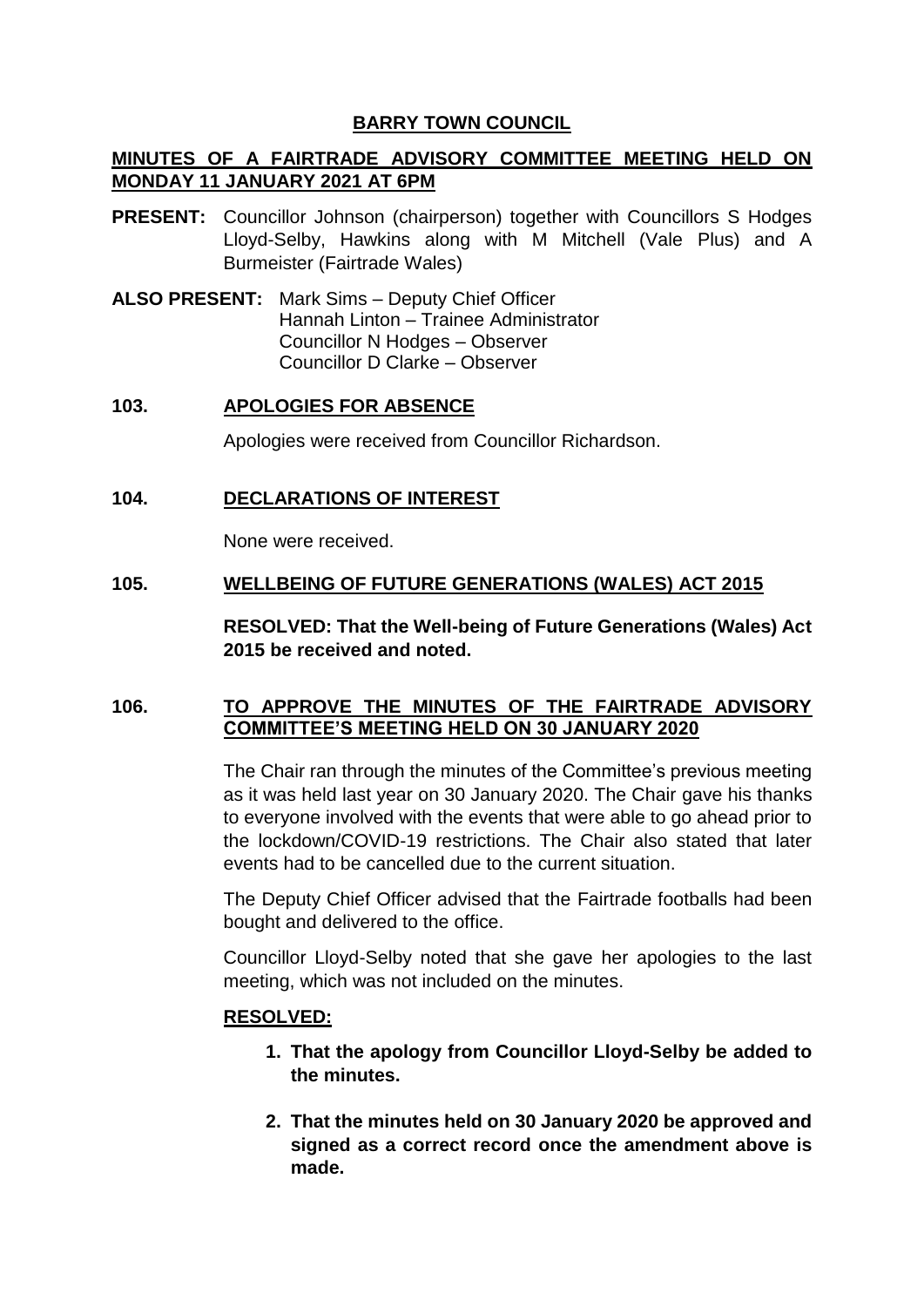# **107. FAIRTRADE RENEWAL REPORT**

The Chair advised members that the Fairtrade Renewal has been extended 6 months to September 2021.

### **108. TO RECEIVE AN UPDATE FROM FAIRTRADE WALES**

Alieen Burmeister discussed with the committee Fairtrade Fortnight 2020 went really well, and for 2021 will be online based with National activities such as the Fairtrade Foundation festival. Alieen also noted that organisations and people producing events across Wales can notify them to promote on their website.

Alieen also stated that the school packs are being translated into welsh ready for distribution, and there will also be a Climate Change seminar.

## **109. FAIRTRADE FORTNIGHT – 22 FEBRUARY TO 7 MARCH 2021**

Alieen noted that Fairtrade Fortnight will be holding virtual Coffee Mornings, people can join the events for free or pay to have a ticket that includes samples of Fairtrade coffee from Jennifer who will also be creating a video for these events. Along with this, Sarah Wilcox will be creating a teaching video for baking with Fairtrade products.

The Chair asked if there would be a central Fairtrade events lists where local communities can see what events will be happening / available in their areas.

Alieen noted that the website will be updated for people to see the events happening across the Wales. She also stated that they will be happy to share various events and also pair up with organisations.

Alieen reported that the new strategy for the Fairtrade movement will be for the timescale of 2021 – 2025 for a long term effect. The Chair asked for the circulation of core plans be available to the committee.

The Chair explained his meeting to the committee with Dawn from Llantwit Major Council and Cathy from Dinas Powys Council regarding competitions for the children that can engage with schools during these difficult times. It was discussed that contacting the schools to consider ways to engage with them would be the best aim and to make sure the focus is on this year's topic of Climate Change.

Councillor S Hodges suggested producing a Zoom quiz with Councillor N Hodges creating Fairtrade questions.

A discussion was had over the potential of this quiz, the Chair asked if they would open up the quiz or keep it to a local quiz, bring Fairtrade products/goods to the digital party and what date would the event happen during the Fairtrade Fortnight. Councillor S Hodges emphasised that the Committee could be flexible with dates for now and come to a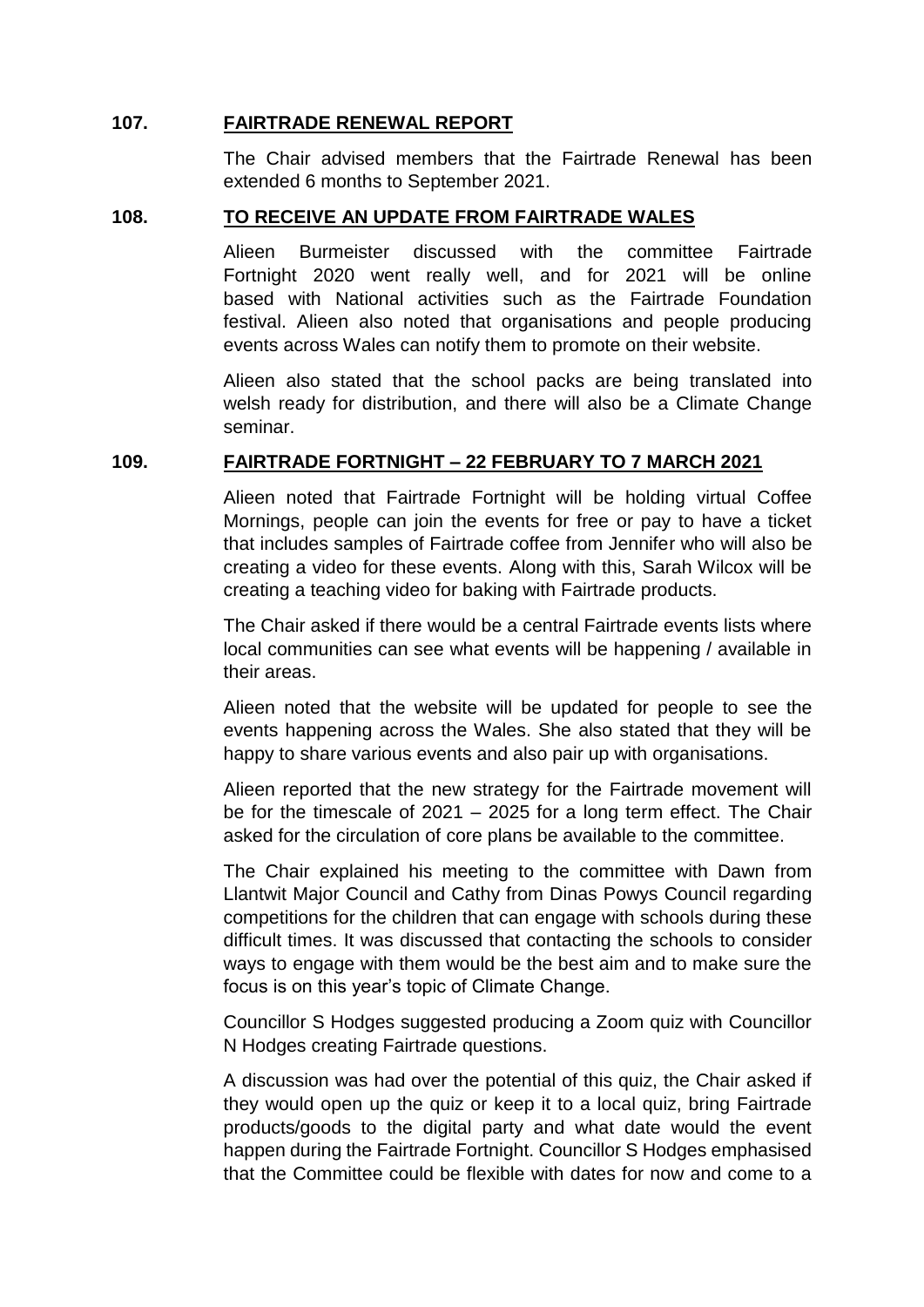definite decision closer to the time. Councillor S Hodges also noted that the event should be kept fun and flexible.

Councillor Lloyd-Selby agreed that this would be a great event and could promote the quiz on the website and social media with contact details to provide answer for the questions. Councillor Lloyd-Selby also suggested a prize for best costumes at the event.

Councillor Hawkins agreed with the Councillors over the Zoom quiz and also suggested providing Fairtrade event or lessons which could reach another audience in the community and promote the Zoom event. Councillor Hawkins also noted that Asda's Community Champion would like to work with the Council and Community and suggested contacting for information.

The Chair concurred that contacting Asda's Community Champion would be a great idea, would also be ideal to have lists of products they sell of Fairtrade, similar to the event during last year's Fairtrade Fortnight with Morrisons. These ideas and event could help going forward in future planning around Fairtrade Fortnight. He also suggested contacting Bro Radio to create content around Fairtrade Fortnight. The Chair also deliberated if local churches would be able to provide information during their services.

Councillor Lloyd-Selby noted that the church services have been conducted online and are not meeting physically, and with this new digital approach are able to reach a wider audience. The Councillor agreed to encourage them to include the Fairtrade topic within services. Councillor Lloyd-Selby also stated that the Foodbank have promoted Fairtrade in the past and can also promote Fairtrade and advertise they are happy to accept Fairtrade goods for the Foodbank.

Alieen Burmeister reported that Shropshire Council have asked for welsh prays for services and are having a service based on Fairtrade. Alieen also noted that a few groups are working with schools to produce events and competitions that would be able to go ahead in schools or at home.

Councillor Lloyd-Selby explained that it would be a big ask for the churches during this time, but resources such as videos would be helpful to raise awareness among the community.

Alieen Burmeister verified that they have videos for all ages and of different lengths. She explained that one was of a family in the Gola rainforest and the changes they've made to help with Climate Change and Fairtrade. Alieen also stated they can promote and share the video from Jennifer that they will be showing at the Coffee Morning events.